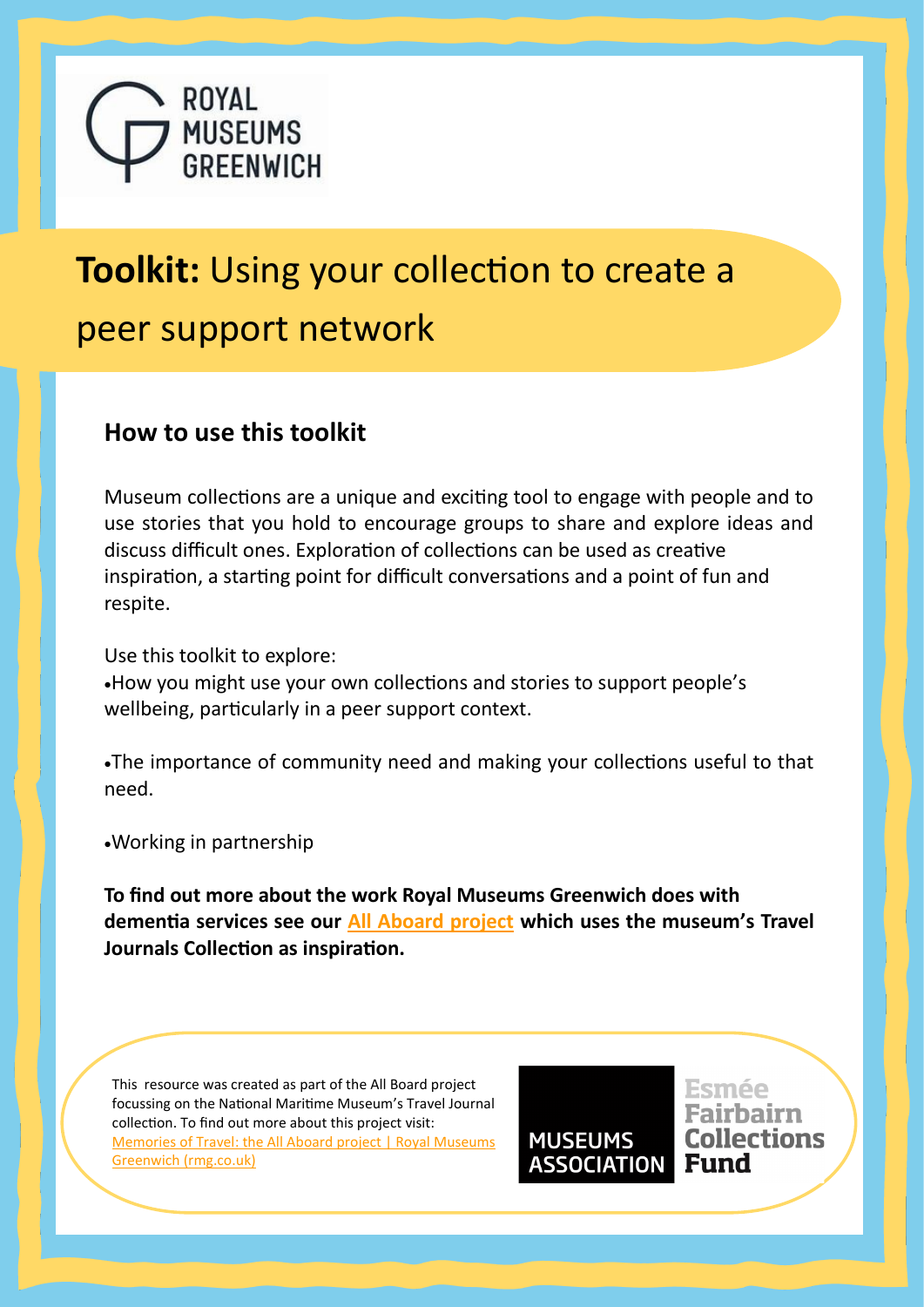## **Step by step guide in setting up a peer support network**

- **Identify local need**. Working in partnership with local community groups, explore how you can make your collections useful, in line with their desired outcomes and yours. This is the most crucial step and often missed. Coming up with an idea and then finding a partner organisation is most usually less meaningful and useful. Building a programme with your partner organisation right from the inception and planning stage is key. A partner organisation that is set up for supporting young carers for example is going to do a better job of that than you are, and you know your collections and how to use them creatively better than anyone – working together and utilising both these strengths creates a more fulling and robust project. When sharing advice on sensitive matters in a peer support network you can rely on your partner for accurate information, support and signposting.
- **Thinking differently about your collection.** Consider what themes, ideas, objects would lend themselves to be an interesting project for the group you are working with, think about how the collection can have an active role in discussions. Some sort of tangible outcome or something to work towards is always a good idea; an end product the group can be proud of and perhaps share their experiences to support others or advocate for something that's important to them, think about what this might be.
- **Recruiting for your project.** Have a think about recruitment methods and how long the project is running for. In order to recruit for a new project you will need a long lead in time and resources to promote. Think about the group you are working with, if it's a vulnerable group, do you have the right support in place? For a shorter project, and in making sure the group has the support they need, working with an existing group, through your partnership may be the best way to go. When the project comes to an end there will still be support for the group if they are already established.
- **Consider a taster session.** This can be part of your planning, meet with the group and discuss how best to run the project, which will help them get the best out of it. If it's a peer support group, having the participants steer the group with you is essential.
- **Running the programme.** Now it's time to actually run your group! Regular sessions to build up rapport is useful. Set out a plan with clear intentions for each session, but with room for flexibility to let the needs of the group steer it. If you are creating something together make sure that there won't be a detrimental impact for a participant missing a session, this may be a common occurrence for young carers.
- **Celebrate!** Its important when the project comes to an end to acknowledge that and reflect. If you've been working towards something, perhaps it's showcasing that, if you have been having peer support sessions, this is a chance to gather together and have a bit of fun!
- **Evaluate and signpost.** Evaluate in a way that is meaningful; how have the participants found it, has the project met the aims of both you and your partner organisations? In a project such as a peer support network it's important to not simply end that support, find ways to signpost to other support available or help to create a framework in which the peer support structure can continue without you, perhaps suggesting ways the group could meet at your museum and use the space on their own.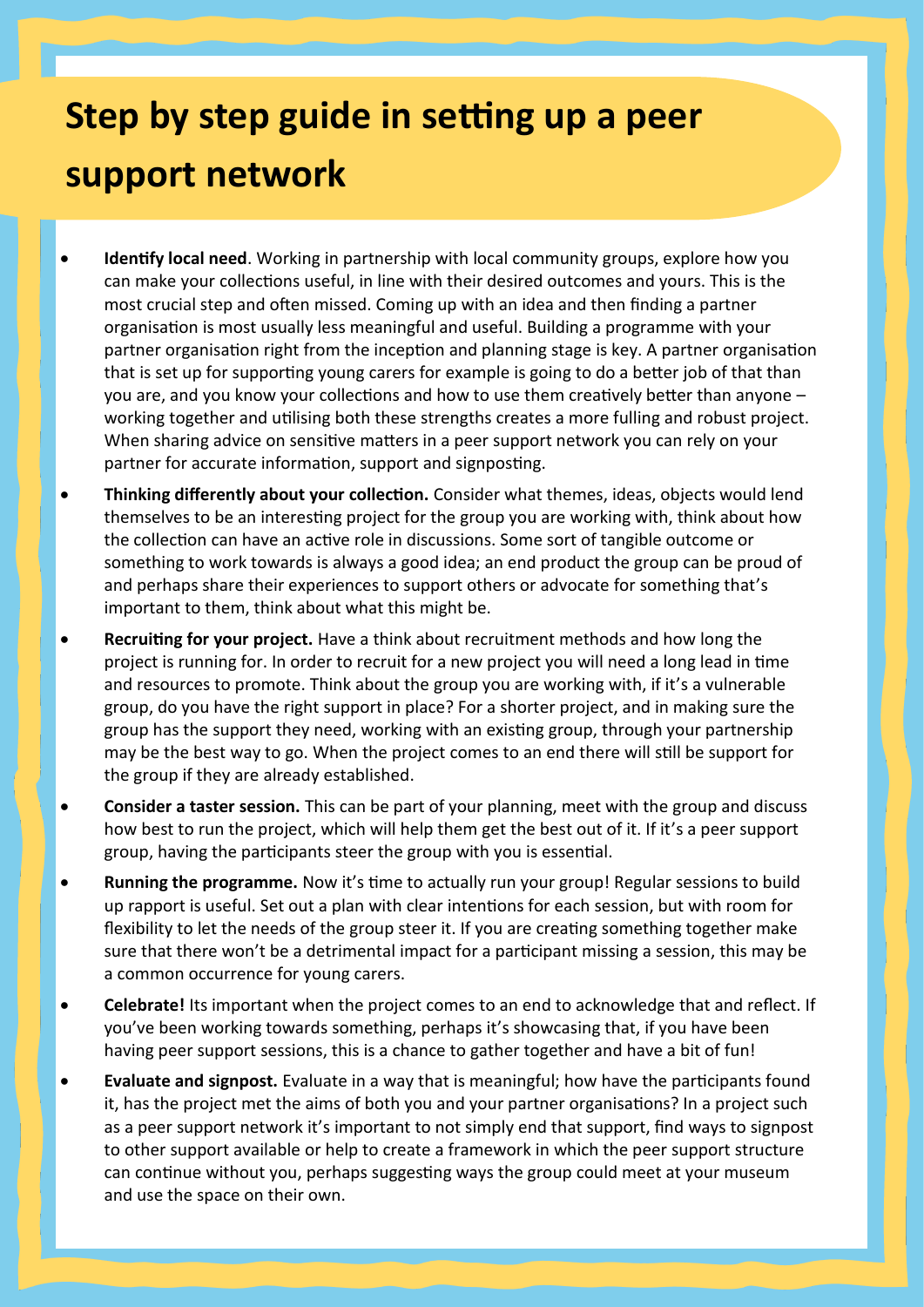## **How to use your collections for a peer support network**

**A starting point for discussions**. You could take an object/group of objects and use them as a point of discussion. This is often a good focus in discussing more difficult subject matters, to channel these discussions using your collections.

Example: When discussing a difficult topic this is a great way to focus discussions. For example choose an object from your collection that is about protection, perhaps an amulet, or tortoise shell, or piece of armour (could be so many things!) and get people talking about the object specifically. From there open up discussions about how we protect ourselves. Ask questions like: Does anyone wear a lucky charm? Do they feel it protects them? How in general do we protect and look after ourselves and mental health? How do we protect others? This less direct way in to discussions can really help people open up and feel less on the spot, and also help them to think about things differently.

**Inspiration for an activity**. For example creating some artwork while sharing peer support ideas can be a great way to hold a discussion and help people relax and share their thoughts in a less formal way. On the other hand this part of the session could simply be about respite; using the collections to do an activity to have some fun, this will also help the group in getting to know each other in a light-hearted and unique way, helping greatly with the peer support aspect of the session.

Example: Look at a map or chart from, or related to, your collection, discuss key elements of the map, how it is a visual representation of a certain space, how has this been created? If you were to create a map or route of your life, what would be the key markers? Get people to draw this out, being as creative (or silly!) as possible, then discuss amongst the group. This is a great way to get to know people, what is important to them, what similar things pop up within the group to get discussions going. You could then create a route on a map together to decide on how you want the group to go, acknowledging obstacles and important points along the way.

Note: The above ideas are examples for a structured peer support group that is run by a facilitator. You could also create activities for a group to use independently around your museum. For example, a route that takes the group to different points around the museum with questions and activities as you go. Perhaps as an output of your peer support group young carers could help co-produce this route with you. This would be a great focus for the group and to support their wellbeing in using their experiences to help others and have a piece of work to be proud of.